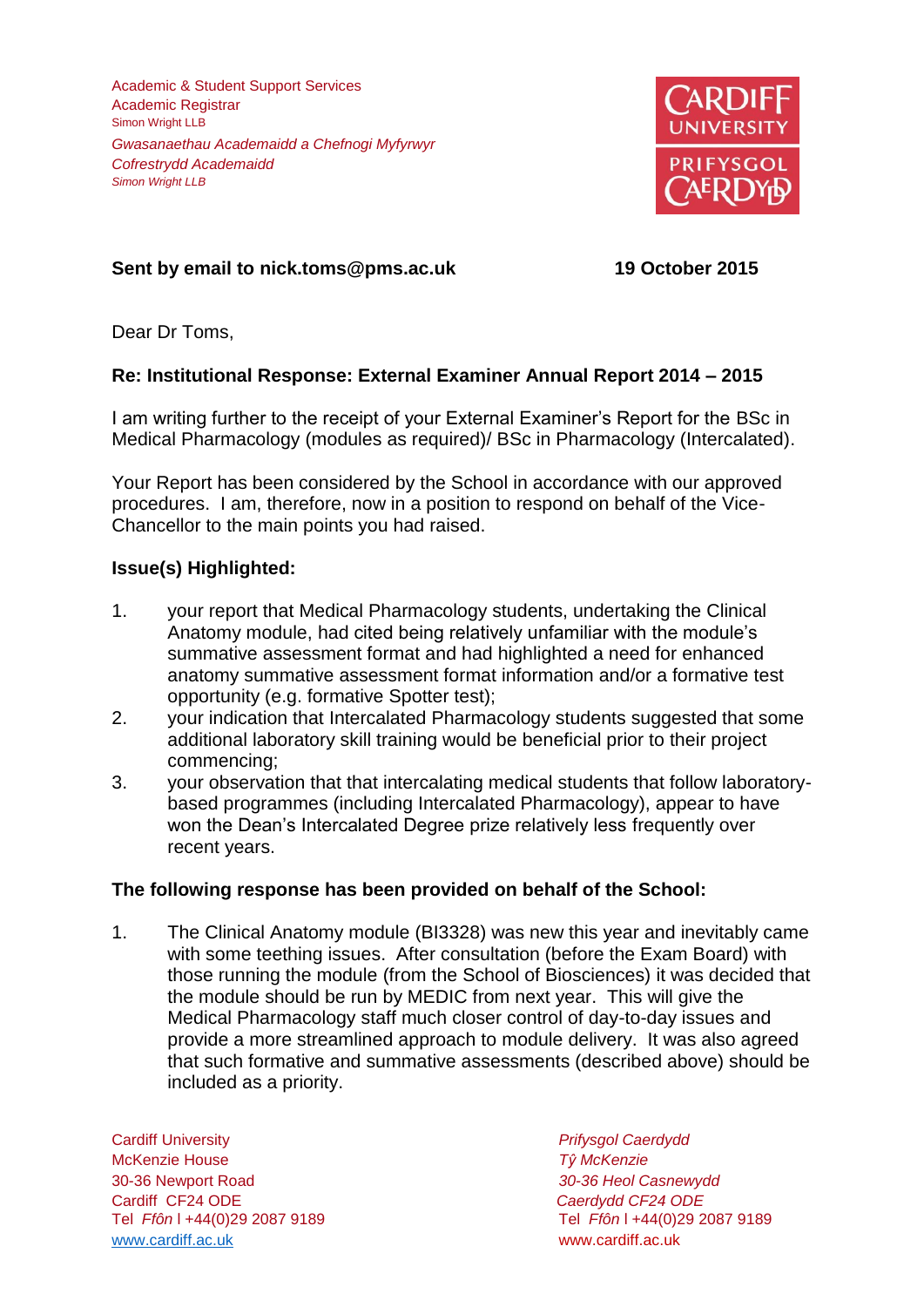In addition, it has also been decided that the point of delivery of this module (taken by those with aspirations of obtaining Graduate Entry to Medicine) is inappropriate. Starting from the next academic year, both final year and second year students will take the module with a view to it being solely delivered in year two in subsequent years in future.

- 2. This issue will be raised at the Medical Pharmacology Annual Teaching Review meeting. Discussions will also occur with the Director of Intercalated Degree Programme with a view to providing such teaching to all intercalating students.
- 3. This issue provoked considerable discussion at the Exam Board. It was agreed that a method of awarding the Intercalated Dean's prize that better accounts for the variation in highest final degree mark awarded between BSc routes should be considered. Options might include awarding a Dean's Prize for each intercalated route, or using a panel of Senior Academic Colleagues to viva the top scoring student from each BSc route to agree the overall winner.

### **The University is pleased to note your positive comments including:**

1. your positive indications regarding the programme structure, academic standards and assessment process.

I hope that you will find this response satisfactory and we thank you for your continued support of the programme.

In order to meet the expectations of the QAA Quality Code, both the External Examiner Annual Report and this Institutional Response will be published on the University website and will be available to all students and staff.

The University's provision of the formal Institutional Response is not intended to constrain direct communication between schools and their External Examiners. Schools are encouraged to discuss with their External Examiners any matters of detail raised in their Reports and, more widely, any issues impacting on the quality and standards of awards, including possible changes to programmes.

We are most grateful for your comments and for your support in this matter.

Yours sincerely,

SWiften

Mr Simon Wright Academic Registrar

Cardiff University *Prifysgol Caerdydd* McKenzie House *Tŷ McKenzie* 30-36 Newport Road *30-36 Heol Casnewydd* Tel *Ffôn* l +44(0)29 2087 9189 Tel *Ffôn* l +44(0)29 2087 9189 [www.cardiff.ac.uk](http://www.cardiff.ac.uk/) www.cardiff.ac.uk

Cardiff CF24 ODE *Caerdydd CF24 ODE*